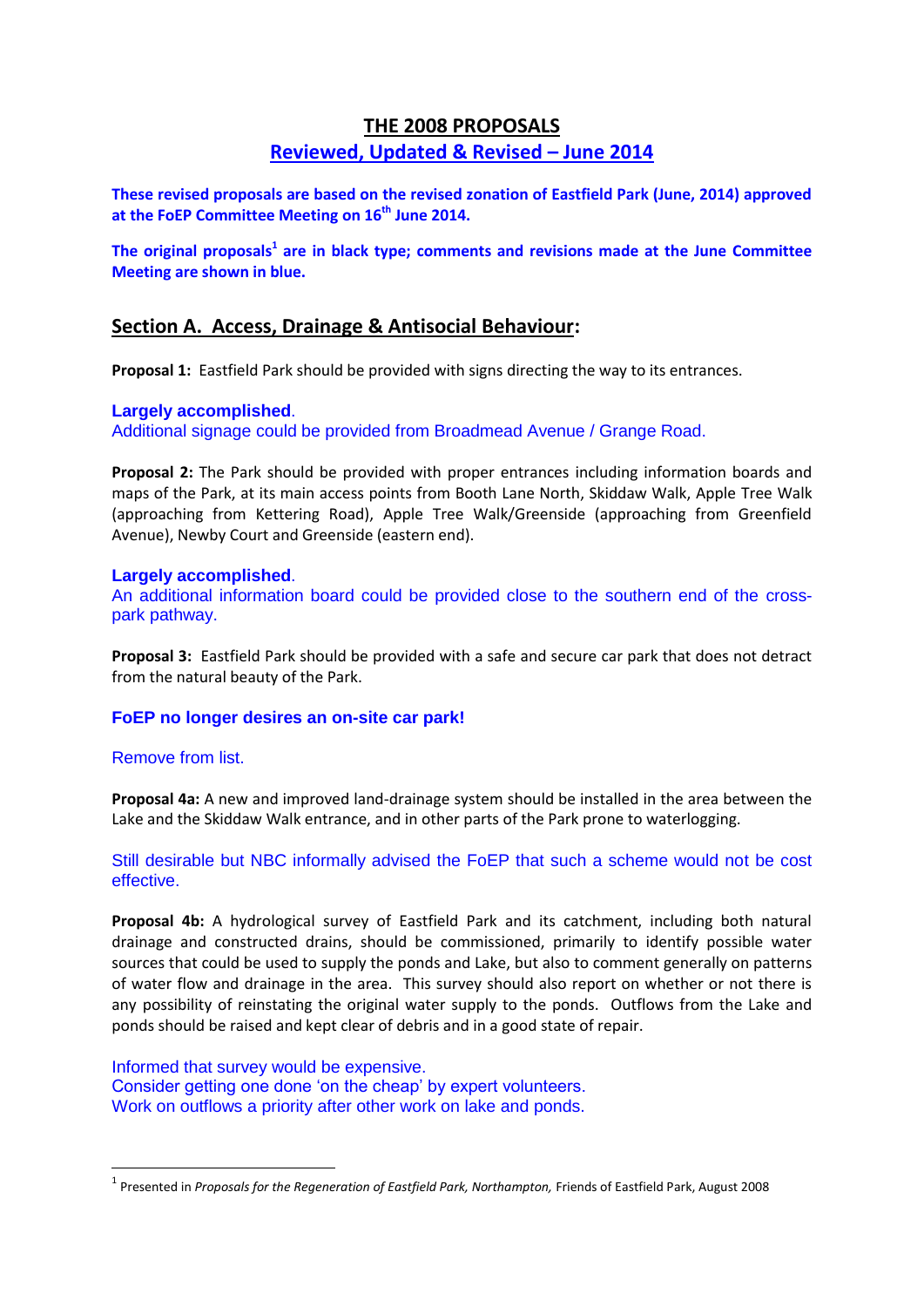**Proposal 5:** All-weather, wide, wheelchair friendly, footpaths should be constructed in the Park as follows:

- i. A cross-park path
- ii. A perimeter path
- iii. A path around the Lake
- iv. A path forming a circuit through the Wildlife Appreciation Area.
- v. A short path near the southern end of Apple Tree Walk forming a smooth link with Greenside.
- i. **Achieved (almost)**
- ii. **Highly desirable (High priority)**
- iii. Desirable if suitably landscapes (part board walk) lower priority
- iv. Probably not necessary can be done by voluntary effort & walkers tend to make own paths through this area. Low priority.
- v. Probably not necessary but could be done if funds were available. Lowest priority.

**Proposal 6:** Increased lighting and CCTV should *not* be installed in Eastfield Park without a full consideration and consultation regarding its real (rather than its perceived) benefits. Rather, the Borough Council, FoEP and other agencies, should work closely together to create initiatives that would increase pride in the community and social control by other means, including well-organised events and activities, improved play and sports facilities, and a greater role for everyone, especially young people, in the management of the Park.

FoEP continues to endorse this policy.

Lighting should only be provided in limited areas – e.g. the MUGA (as at present).

## **Section B: Areas within the Park**

**Proposal 7:** The Parkland Zone (now the Heritage Appreciation Zone) should be managed in a sensitive manner to protect its heritage and wildlife values. In particular, a more sensitive mowing regime should be adopted. The area should not be built on or have paved paths crossing its central area but there is no objection to mowing paths through the longer grass or to erecting appropriate statues and other works of art. Information boards, though very desirable, should only be placed around the margins of the area (along the all-weather paths). A botanical survey of the area should be carried out including a full inventory of the trees both native and non-native. Trees should be mapped and labelled with both common and scientific names.

#### FoEP continues to endorse this policy.

Grass should be mowed more regularly than at present but some areas of long grass could be considered. **Survey of grassland done.**

**Proposal 8:** The Borough Council should approve the concept plan for the Wildlife Appreciation Area (now extended to include the Lake and Spinney) and should assist FoEP in producing detailed scale plans with estimates of the costs involved in implementing the plans. The Council should also support FoEP in seeking grants for the implementation of the plans.

### **Action required.**

**Proposal 8a:** In the meantime, the Council should support the regeneration of the area by removing silt from the ponds under the guidance of a conservationist from FoEP.

Some silt removal done but more required.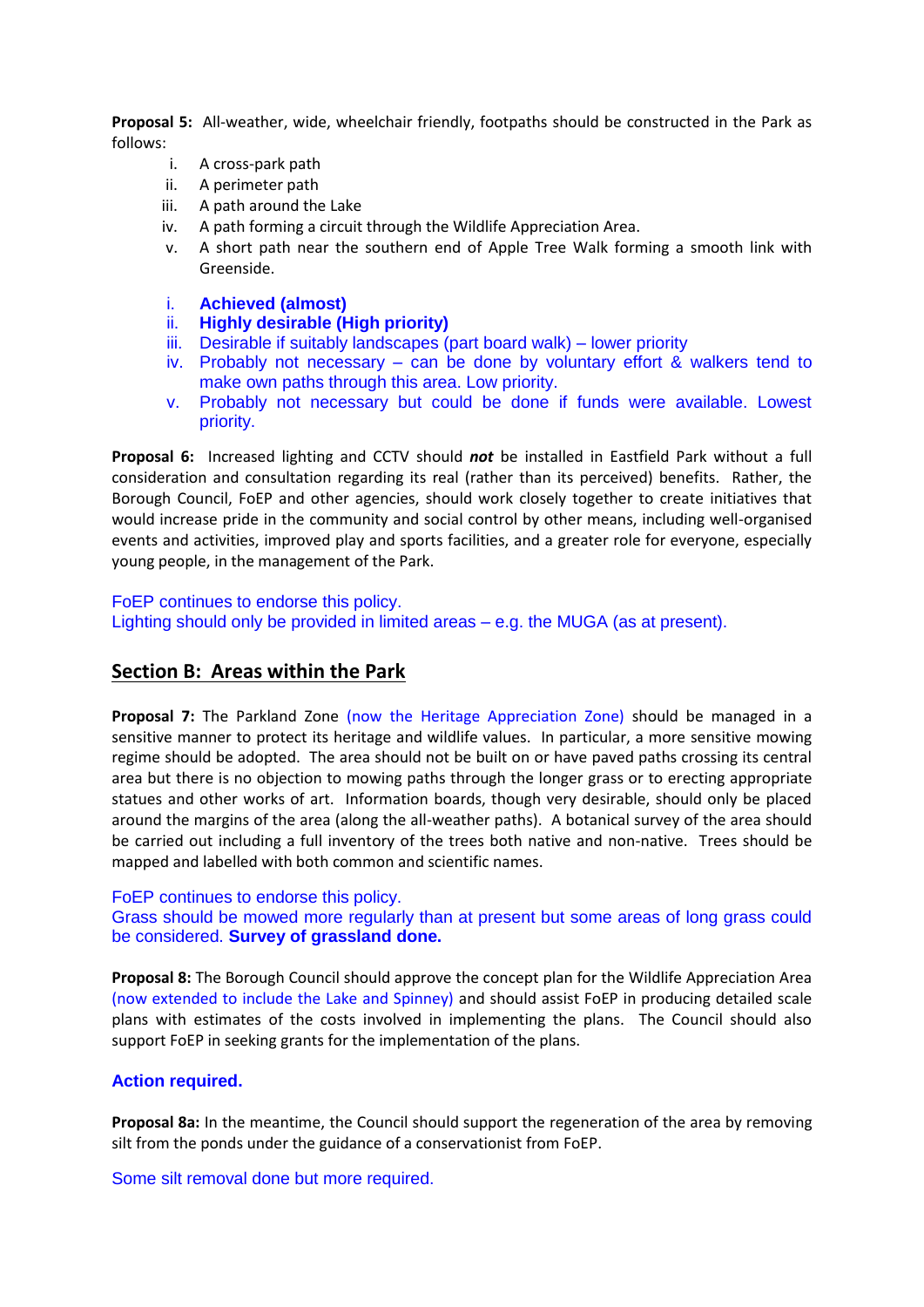**Proposal 9:** The area between the Lake and Greenside should be developed as a public activity area to include such things as play areas for children and a fitness circuit for adults. Ample open space should be left for 'unorganised' spontaneous sport and play. (Now includes the area around the MUGA & monster and termed 'Play and Activities Area').

## **Children's play equipment (ages 3 to 8) a high priority for this area – to be located immediately to the east of the cross-park pathway between the Lake & Greenside. Area to be fenced and dog-free.**

**Proposal 10:** The Borough Council should consider developing the area of Eastfield Park between the football pitches and Howard Biley Gardens / St Gregory's Mews to provide changing rooms and indoor sports facilities. Consideration should also be given to including a café within the development plans, to be located between the new sports facilities and the Lake.

## **The FoEP no longer wish for any buildings to be located on the Park.**

#### Remove from list.

**Proposal 11:** The Spinney Zone should be developed to provide adventurous activities for young people including a dirt cycle track and an adventure trail. The development should be carried out in a sensitive manner that enhances the wildlife value of the zone. A strip of thick vegetation should be left between the development and the gardens beyond. (Now added to the Wildlife Appreciation Zone.)

#### **The FoEP no longer wish for these adventurous activities to take place in this area.**

#### Remove from list.

This area should be managed as woodland with trees and woodland flowers. Diseased conifers should gradually be replaced with broad-leaved species.

**Proposal 12:** The bullring should be conserved for its historical interest with new trees being planted to replace those removed. The area within should be developed as an outdoor entertainment area with only structures that would enhance this use. Information boards should be positioned outside the ring.

## **Incorporated into the Heritage Appreciation Area without any particular focus on outdoor entertainment.**

#### Remove second sentence.

**Proposal 13:** The primary use of Eastfield Park Lake should be angling, followed by conservation and related activities (such as bird watching). Any activities that conflict with these uses should not be allowed. Policy decisions relating to the management of the Lake should be in the hands of FoEP, providing it consults with both the Eastfield Angling Club and the Wildlife Trust. (Now added to Wildlife Appreciation Area.)

The addition of this area to the Wildlife Appreciation Area recognises the importance of the Lake's wildlife to the general public but does not rule it out as a potential venue for angling. It is currently only used for 'unofficial' angling.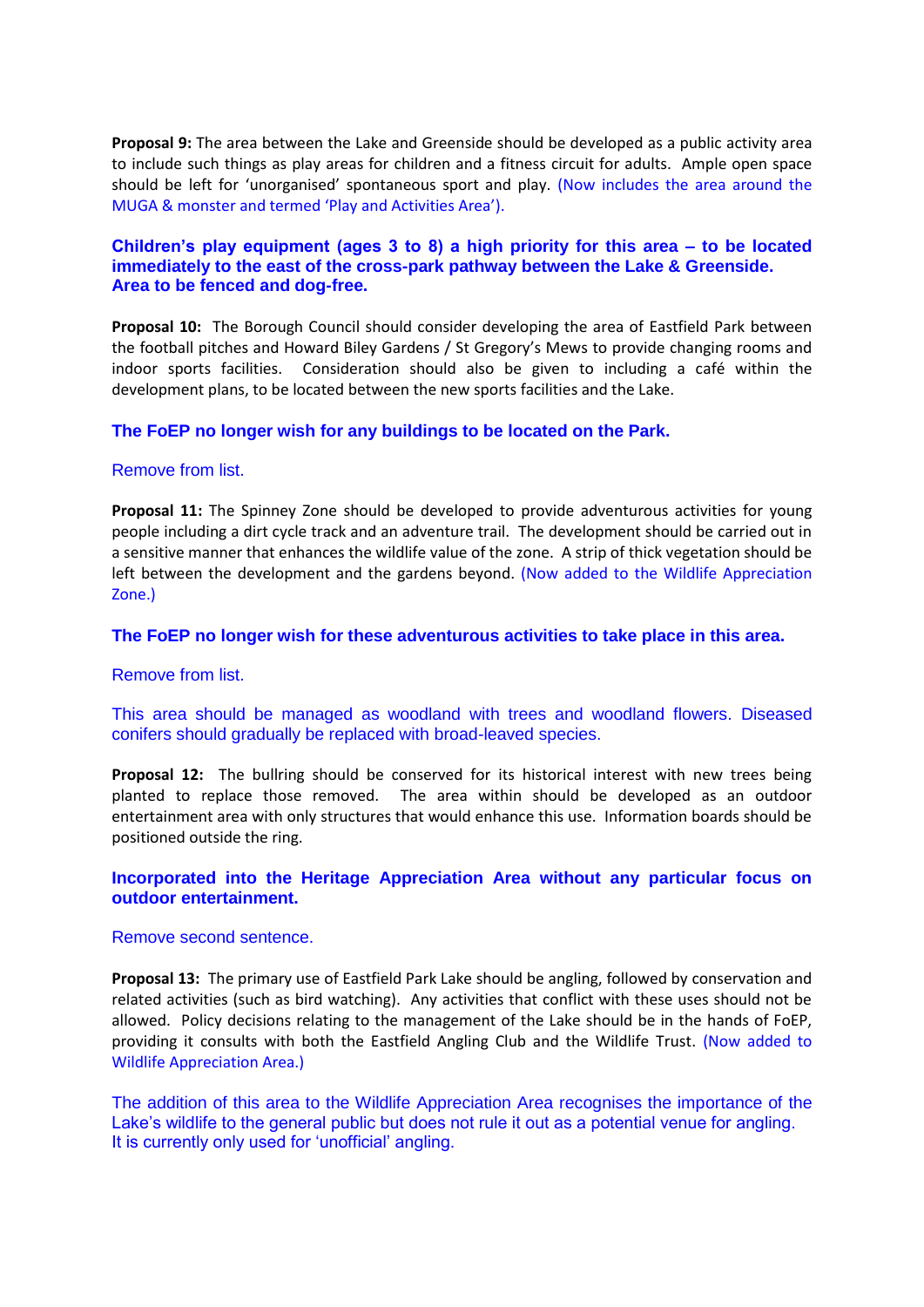# **Section C: Activities within the Park**

**Proposal 14:** An historical research project should be set up to discover as much as possible about the history of Eastfield Park from the earliest times to the present, including its links with Northampton's shoe industry. A second project should focus on recent social history based on the memories of residents.

## **On-going.**

Attempts to set up a formal project failed because of lack of time and interest but FoEP intends to set up an informal project soon (and has already taken some steps in this direction.)

A considerable amount of information about the history of the Park has been collected by FoEP members.

**Proposal 15:** FoEP will continue to collect and collate biodiversity data relating to Eastfield Park. At a later date they will provide details about the more interesting species for inclusion on park information boards.

## **On-going**.

FoEP is building up a data base relating to the Park's biodiversity but much remains to be done.

**Proposal 16:** The Borough Council should support FoEP to work in association with trained teachers to develop information leaflets and educational packs relating to Eastfield Park. In addition to information boards at the Park's entrances and labels on trees, all features of interest should be provided with descriptive boards. Information boards should also be provided throughout the 'Wildlife Appreciation Area' describing some of the more interesting species and their habits. The information should be presented in a manner that is interesting, informative and accessible to children.

## **On-going**

The FoEP has provided some local schools with information about the Park's history and its members have helped with school trips to the Park and have helped with lessons in schools. **No progress has been made on information boards (apart from those at the Park entrances and this should be a priority).**

**Proposal 17:** Various walking or jogging circuits through the Park should be suggested with the length of each circuit shown on a map. The map could be made available as a leaflet or shown on information boards.

**No progress** on this; not a high priority but not that difficult to produce leaflets or on-line recommendations.

**Proposal 18:** Anti-fouling laws should be strictly enforced in Eastfield Park and dogs should be kept out of children's play areas. The Council's Animal Welfare Officers and FoEP should jointly consider organising events in the Park, and promoting children's activities, that would encourage responsible dog ownership.

## **On-going**

Having a Park Ranger helps but other steps need to be taken to enforce anti-fouling laws.